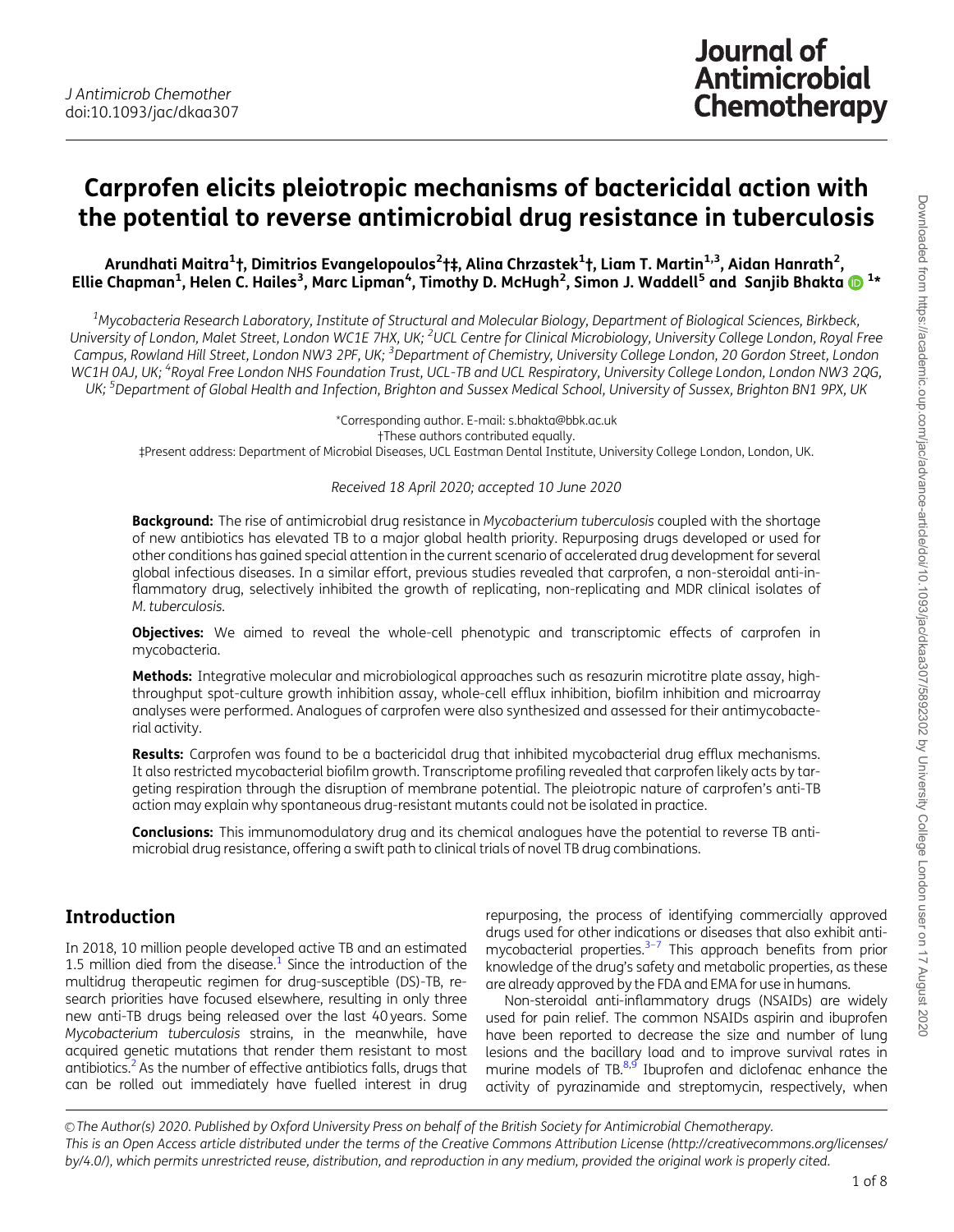<span id="page-1-0"></span>administered in the initial phase of TB treatment in mice. $10,11$ Antimycobacterial activity of oxyphenbutazone has been reported against replicating, non-replicating and drug-resistant forms of the pathogen while also working synergistically with several anti-TB drugs. An in vitro infection model indicated that diflunisal and bromfenac possess antimycobacterial properties.[12](#page-6-0) Conversely, a study demonstrated that ibuprofen and celecoxib increase bacterial loads in mice infected via aerosol challenge as opposed to the IV infection route adopted in the investigations discussed above.<sup>1</sup> Another study (NCT02602509) using a whole-blood bactericidal activity model demonstrated that celecoxib did not potentiate rifampicin or pyrazinamide. $14$  This highlights the importance of developing and testing on appropriate animal/ex vivo models, as well as the gap in knowledge concerning at which stage of infection (early or late) NSAIDs should be administered for maximal benefit.

A limited number of clinical studies are currently exploring the potential of NSAIDs in TB control. NCT02060006 is a Phase 3 trial to identify whether meloxicam can prevent TB immune reconstitution inflammatory syndrome, a serious clinical issue in HIVcoinfected TB patients. Other trials include a pilot (Phase 2) clinical study (NCT02237365) of aspirin as an adjunctive treatment for TB meningitis and a trial (Phase 2) of ibuprofen for the treatment of XDR-TB in addition to the standard therapy (NCT02781909). The immunomodulatory function of NSAIDs (etoricoxib) in increasing the protection offered when administered alongside a TB vaccine is being investigated in the trial NCT02503839.

A previous drug-screening study from our group revealed carprofen, an NSAID, to selectively inhibit the growth of replicating, non-replicating and MDR clinical isolates of M. tuberculosis at 40 mg/L.<sup>15</sup>

Though the general antibacterial activity of NSAIDs has been reported independently for a few years,  $4,16$  $4,16$  the mechanisms by which they exert their antibiotic action on M. tuberculosis are not understood.

In this study, we reveal carprofen's potential to reverse antimicrobial resistance in TB through its pleiotropic modes of action. This, in addition to its role as an immunomodulator in the host, offers great potential in anti-TB therapy.

# Methods

All chemical reagents were sourced from Merck (previously Sigma–Aldrich) unless otherwise mentioned.

#### Experimental models and subject details

M. tuberculosis H37Rv (ATCC 25618) and Mycobacterium smegmatis mc<sup>2</sup>155 (ATTC 700084) cultures were maintained at 37°C as standing cultures or with 150 rpm shaking, respectively, using Difco Middlebrook (M)7H10 agar/7H9 broth (BD Biosciences/Merck) supplemented with 0.2% (v/v) glycerol, 0.05% (v/v) Tween 80 (broth only) and 10% (v/v) Middlebrook OADC growth supplement (BD Biosciences/Merck) or Middlebrook ADC, respectively. All bacterial cultures were passaged at least twice from cryogenically preserved stocks before use in experiments.

#### Resazurin microtitre plate assay (REMA)

Mid-log phase (OD<sub>600</sub>  $\sim$ 1.0–1.20) M. smegmatis was diluted (10<sup>-3</sup>) in M7H9 and 100 µL of inoculum was tested against a concentration range of carprofen. The plates were incubated at 37°C for 24 h, then 30 µL of resazurin

solution (5 mL of resazurin reagent mixed with 5 mL of 20% Tween 80) was added to each well and incubated at 37°C for 6-9h. The MIC was determined as the minimum drug concentration where the colour of the suspension in the microtitre plate well remained blue.

#### Inhibition of multidrug efflux pumps in a whole-cell setting

#### Accumulation assay

Early-log phase bacteria (OD<sub>600</sub>  $\sim$  0.8) were adjusted to OD<sub>600</sub> = 0.4 and resuspended in  $1 \times$  PBS. Each reaction contained 4–6 $\times 10^7$  cfu/mL in PBS for M. smegmatis, 0.4% glucose, 0.5 mg/L ethidium bromide (EtBr) and subMIC concentrations of the antimicrobial drugs being tested. Negative controls contained all components but with the bacterial suspension replaced with  $1 \times$  PBS. The experiment was performed in 96-well plates that were placed in a fluorimeter (BioTek Synergy 2) programmed with the following parameters: wavelengths of 544 nm and 590 nm for excitation and detection of fluorescence, an incubation temperature of 37°C and a cycle of measurement every minute for a total period of 60 min.

### Efflux assay

The cells were prepared as above and packed with EtBr by incubating with 1 mg/L EtBr and verapamil at 25°C for 1 h. Following incubation, cells were centrifuged at 4°C and the supernatant removed before addition of cold  $1\times$ PBS to the bacterial pellet to obtain a bacterial suspension. EtBr efflux was measured in a 96-well plate in 100 µL volumes containing subMIC concentrations of the compounds, 0.4% glucose and  $4-6\times10^{7}$  cfu/mL. Fluorescence was read using the parameters described above. All experiments were performed in triplicate.

#### Growth and maintenance of mycobacterial biofilm

For cultivation of biofilms, M. smegmatis was grown to late-log phase  $(OD<sub>600</sub> > 6.0)$ , harvested and resuspended (1:100 dilution) in Sauton's medium. The bacterial suspension was incubated at 37°C for 5 days without shaking.

### cfu counting and OD determination of biofilms

Biofilms were grown in polypropylene (PPE) tubes then vortexed to result in a uniform cell suspension. One millilitre of the suspension was used to read the  $OD_{600}$  corrected against a blank containing sterile medium. One hundred microlitres of the bacterial suspension was diluted (dilution series  $10^{-3}$  to  $10^{-8}$  of the original) and  $100 \,\mu$ L of each dilution was spread on M7H10 plates. The plates were incubated for 3 days at 37°C before counting and SD was calculated.

#### Confocal laser scanning microscopy

M. smegmatis biofilms were grown in 6-well plates (Corning), pre-loaded with sterilized glass coverslips. Sauton's medium containing 0.25% MIC of carprofen was used for the experiments. Drug-free and solvent controls were also set up. Coverslips were removed, making sure they lifted the biofilm, and 20  $\mu$ L of 6  $\mu$ M propidium iodide (PI) and 20  $\mu$ L of 4  $\mu$ M Nile red were added onto each coverslip placed on a slide separately as the excitation and emission wavelengths for these dyes overlap. Each dye was added 45 min prior to visualizing with confocal laser scanning microscopy (Leica, SP5) to allow the dye to penetrate. Biofilms were analysed though a series of images in the z-axis, followed by selection of optical planes.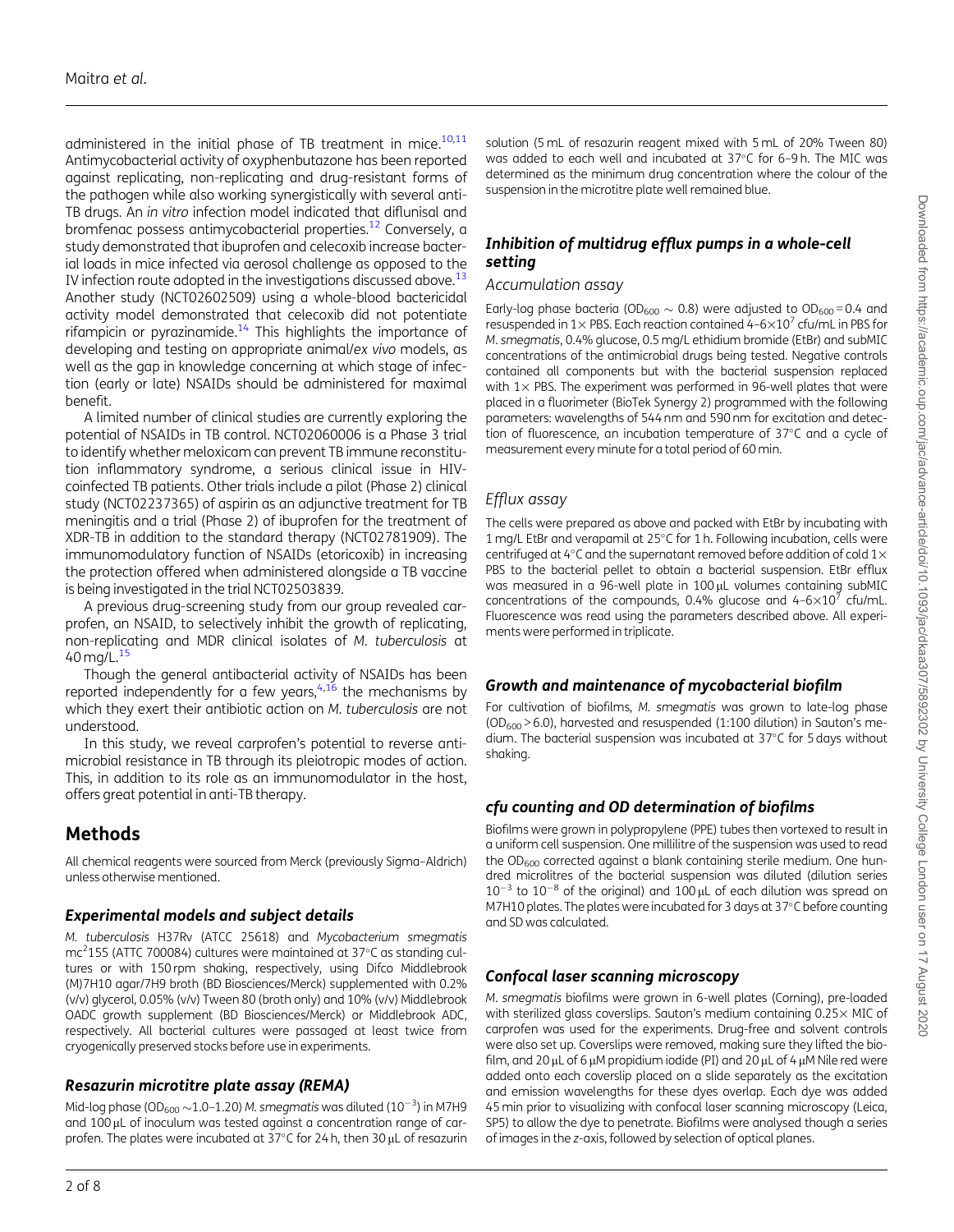#### <span id="page-2-0"></span>Crystal violet staining of biofilms

Once biofilms were formed in 96-well plates, the medium containing planktonic cells was aspirated and the plate was dried. Crystal violet (0.1% w/v) was added to the biofilms and left for 30 min at room temperature. The stain was removed and 30% acetic acid was added to solubilize the biofilm. Absorbance was measured at  $OD_{600}$  using a plate reader (BioTek Synergy 2). All experiments were performed in three independent biological replicates.

#### Quantification of extra-polymeric substance (EPS)

Biofilms were grown in PPE tubes in the presence of a dilution series of carprofen (2–0.25% MIC; 500–62.5 mg/L). Solvent and drug-free controls were also set up. The biofilm was disrupted by gentle vortexing and moved to 15 mL centrifuge tubes, followed by centrifugation at 3000 **g** for 1 h at 25°C. The supernatant and pellet were moved into separate microfuge tubes and filtered through 0.22 µm filters to remove whole cells and debris. Each fraction was analysed for protein and carbohydrate content using the Bradford Assay and the Phenol Sulphuric Acid Assay, $17$  respectively. Twenty-five microlitres of each fraction was added to a 96-well roundbottom black plate (Corning) followed by  $15 \mu L$  of  $4 \mu M$  Nile red and incubated for 15 min prior to reading at 488–530 nm (excitation) and 575–580 nm (emission) to estimate lipid content. All experiments were performed in three independent biological replicates.

#### RNA extraction

Mid-log phase cultures of M. tuberculosis (10 mL) were treated with  $10\times$ MIC carprofen (400 mg/L), ibuprofen (750 mg/L), ketoprofen (750 mg/L) or isoniazid (5 mg/L) for 4 h. The cultures were harvested by addition of 4 volumes of GTC solution (5 M guanidine thiocyanate, 0.1 M Tris-HCl, pH 7.5, and  $0.1$  M  $\beta$ -mercaptoethanol). Total RNA was extracted using the FastRNA® Blue Kit (MP Biomedicals), following the manufacturer's instructions.<sup>18,19</sup>

The RNA was then further purified using the RNeasy kit (QIAGEN), following the manufacturer's instructions. To remove genomic DNA contamination, the RNA samples were treated with the Turbo DNA-free Kit (Ambion), according to the manufacturer's instructions. Spectrophotometry was performed (NanoDrop 2000 machine, Thermo Scientific) to quantify the RNA concentration.

#### Microarray analysis

Mycobacterial RNA ( $2 \mu$ g) was directly labelled with Cy3 fluorophore using the Universal Linkage System (ULS, Kreatech Diagnostics). Microarray hybridizations from three biological replicates were conducted, as previous-ly described,<sup>[20](#page-7-0),[21](#page-7-0)</sup> using an *M. tuberculosis* microarray (Agilent Technologies) designed by the Bacterial Microarray Group at St. George's (ArrayExpress accession number ABUGS-41). Significantly differentially expressed genes were identified comparing drug-treated to carrier control (DMSO-treated) using a moderated t-test (P value <0.05 with Benjamini and Hochberg multiple testing correction) and a >3.5-fold change. Significant overlaps in transcriptional signatures were identified using hypergeometric probability. Fully annotated microarray data have been deposited in Array Express (accession number E-MTAB-6191).

#### Membrane potential assay

The membrane potential assay was performed using the BacLight<sup>TM</sup> Bacterial Membrane Potential Kit (Thermo Fisher Scientific) with slight modifications. M. smegmatis culture ( $OD<sub>600</sub> = 1$ ) was resuspended in PBS. Two hundred microlitres of the cell suspension was added to the wells of a black, flat-bottom 96-well plate. To each well, 2  $\mu$ L of the DioC<sub>2</sub>(3) (provided in the kit) and 2 µL of drug (or DMSO) were added. For isoniazid,  $1/4 \times$  MIC was

used, whereas for carprofen and CCCP, various concentrations were tested. The plate was incubated in the dark at 37°C for 30 min. It was read in a plate reader (BioTek Synergy 2), with excitation at 485 nm and emission readings taken at 540 nm and 620 nm. The ratio of red/green fluorescence was calculated for each well and the values were normalized. All experiments were performed at least in triplicate ( $n = 3$ ), with the drug-free and isoniazid controls performed using  $n = 6$ .

#### High-throughput spot-culture growth inhibition assay (HT-SPOTi)

HT-SPOTi was used to assess the MIC of carprofen and 2-(6-chloro-9H-carbazol-3-yl)acetic acid against M. smegmatis as described in our earlier pub-lications.<sup>15[,22,23](#page-7-0)</sup> The plates were incubated at 37°C for 2 days. The MIC was determined as the lowest concentration of the compound where visible mycobacterial growth was not observed.

# Results and discussion

#### Carprofen inhibits efflux pump activity in mycobacteria

REMA assays determined the MIC of carprofen for M. smegmatis to be 250 mg/L. EtBr (a known substrate for bacterial efflux pumps) accumulation and efflux assays performed on M. smegmatis exposed to a subinhibitory concentration of carprofen (62.5 mg/L, 0.25% MIC), showed carprofen to inhibit efflux pumps to the same extent as the potent efflux pump inhibitor verapamil (Figure [1a](#page-3-0) and b).

Inhibition of drug efflux as part of a combination therapy can alter the efficacy of the treatment in three ways: (a) potentiate treatment (increase effectiveness at lower doses) in drugsusceptible bacilli; (b) reverse resistance (partially or completely) in some genetically resistant bacilli; and (c) shorten the duration of treatment by targeting 'persister' or 'drug-tolerant' phenotypes. These routes of tackling antimicrobial resistance offer great prom-ise.<sup>[24](#page-7-0),[25](#page-7-0)</sup> Verapamil is a  $Ca^{2+}$  channel blocker used to treat cardiovascular disorders and has been shown to restore the susceptibility of MDR-TB strains to rifampicin, isoniazid and bedaquiline, among others.<sup>26</sup> A similar investigation on carprofen is required. Whether carprofen inhibits efflux via direct binding to the pumps or through indirect mechanisms such as ATP sequestration or disturbing the membrane potential, or a combination of these strategies, is still to be determined. An additional gap in our understanding is whether carprofen can serve as a substrate for the pumps.

In bacteria, verapamil is believed to target the ATP-dependent multidrug transporters and MDR pumps by blocking the generation of the proton motive force<sup>26</sup> and this could be a likely mechanism of action for carprofen. One of the molecular targets of carprofen in humans is cyclooxygenase-2 (COX-2), an enzyme that has been under investigation for its role in regulating efflux mechanisms via MDR1 proteins and development of a drug-resistant phenotype in cancerous tissue.[27](#page-7-0) Celecoxib is a COX-2 selective inhibitor that has been shown to reverse the drug resistance of cancers and bacteria alike.<sup>28,29</sup> We expect both drugs to share some commonalities in their mechanism of action; however, unlike celecoxib, carprofen directly kills mycobacteria.

### Carprofen affects mycobacterial biofilm phenotype

Bacterial efflux pumps are implicated in quorum sensing (QS), which plays a crucial role in the regulatory processes of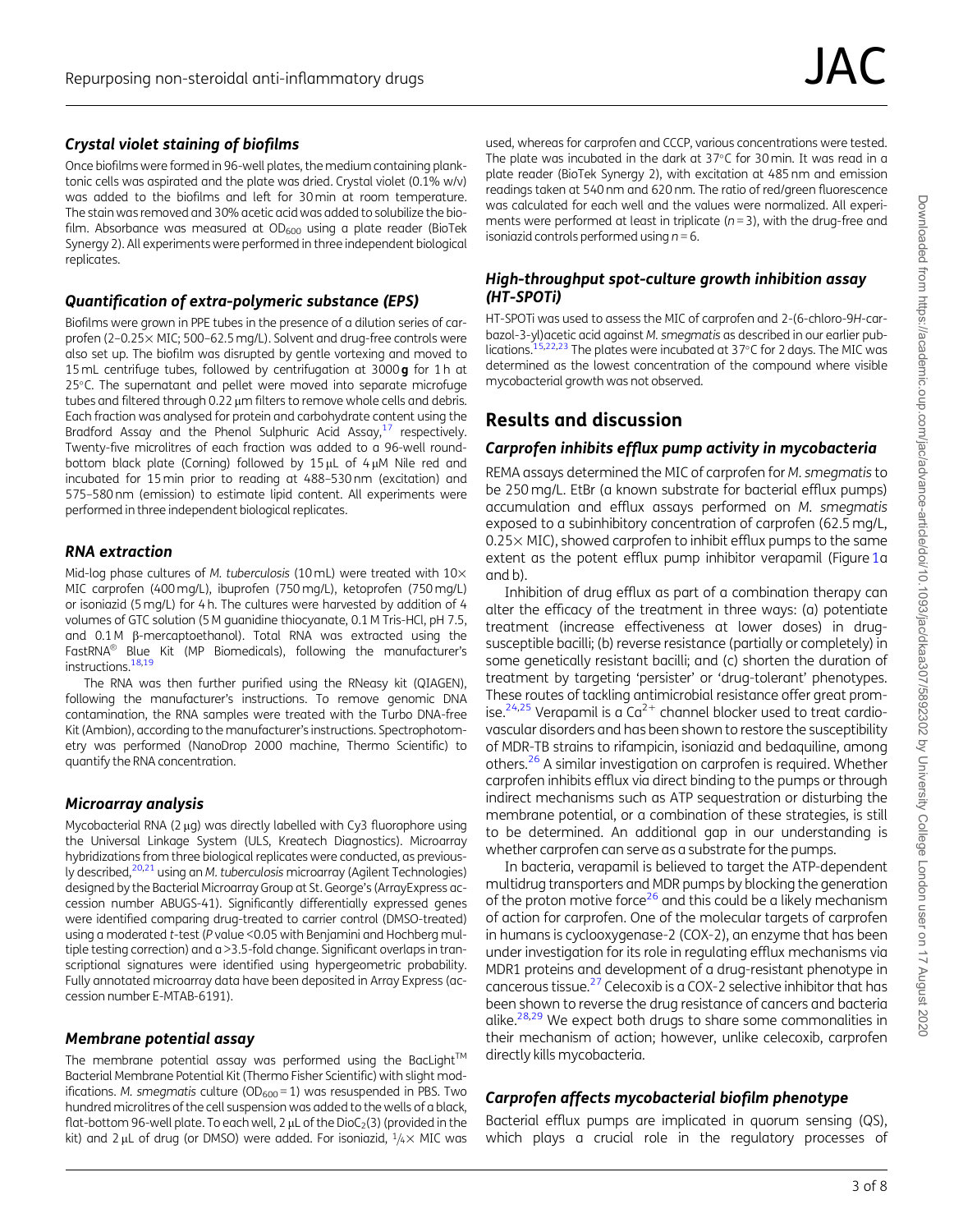<span id="page-3-0"></span>

Figure 1. Whole-cell phenotypic effects of carprofen treatment on M. smegmatis. (a) Inhibition of efflux pumps in the presence of subMIC concentration of carprofen (CRP) (0.25% MIC, 62.5 mg/L) as seen through the accumulation of EtBr and resulting increase in the fluorescence readout. Verapamil (VP) (0.25% MIC, 50 mg/L) was used as positive efflux pump inhibitor control. Untreated cells served as the negative control. The experiments were performed in triplicate ( $n = 3$ ) and the graph was plotted using the averages. (b) Efflux of EtBr from pre-saturated cells in the presence of carprofen and verapamil, showing retention of the efflux pump substrate. (c) Complete inhibition of biofilm formation is observed in the presence of 250 mg/L (1x MIC) of carprofen in the PPE tubes and 96-well plates within a timescale of 5 days. Confocal images of stained extracellular DNA and lipids show distinct differences between carprofen-treated and untreated biofilms, especially their wrinkled surface, as captured in the z-axis images. (d) Concentration-dependent effect of carprofen on biofilm formation, as quantitated by crystal violet staining of the biofilms. Panels e, f and g show the amount of EPS, namely lipids, proteins and carbohydrates that make up the biofilms of the untreated control and carprofen-treated biofilms  $(0.25 \times$  MIC).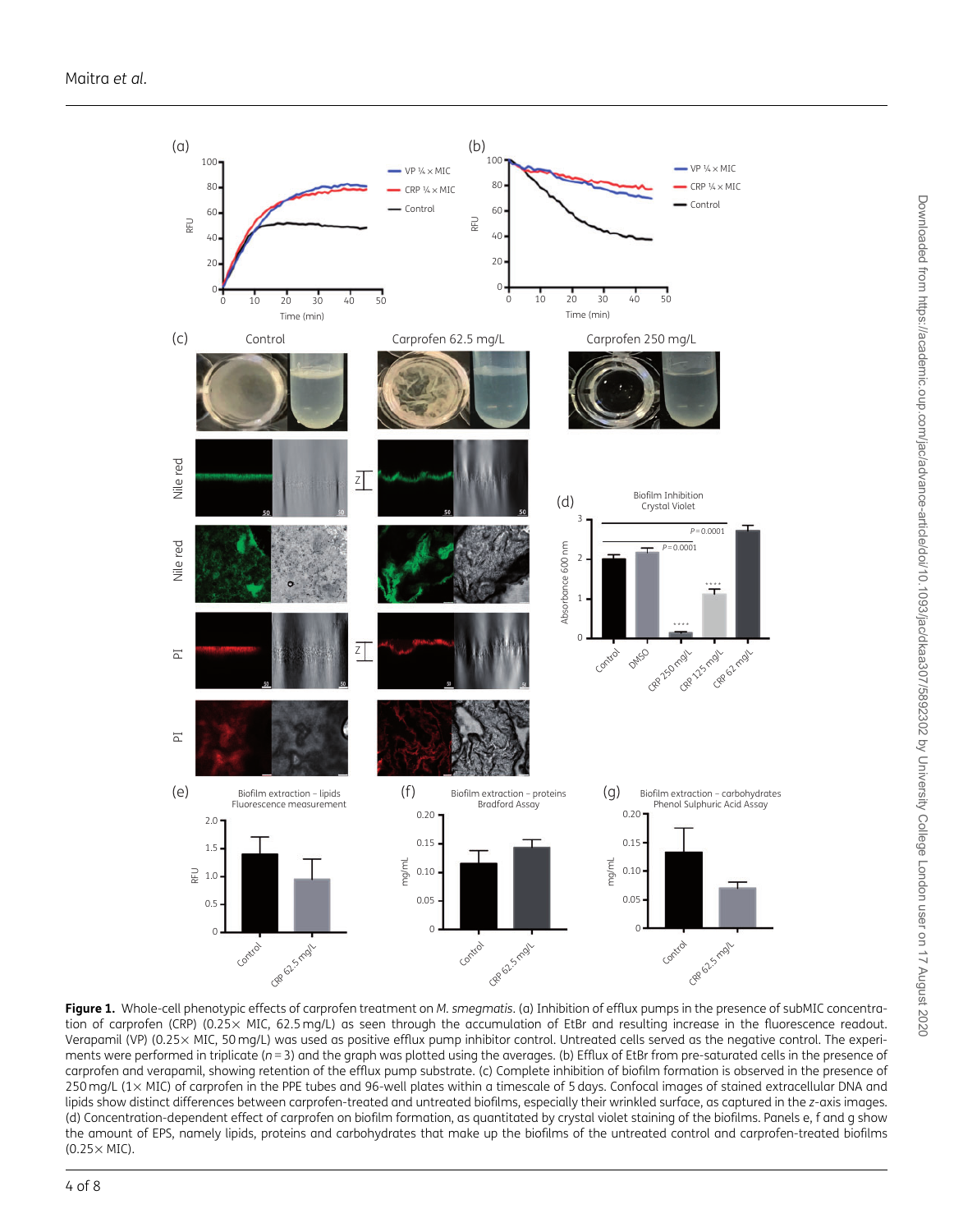<span id="page-4-0"></span>attachment and dispersion of biofilms $30,31$  $30,31$  $30,31$  mediated via small intracellular signalling molecules. Salicylic acid and propionic acid moieties and their derivatives are common structural features in NSAIDs that have been previously reported to inhibit biofilm formation or to disrupt the mature biofilms of many bacterial and fungal species such as Candida spp[.32](#page-7-0) Therefore, we developed a mycobacterial biofilm model to test the effect of carprofen on biofilm formation. At its effective MIC against planktonic M. smegmatis cells (250 mg/L), carprofen inhibited biofilm formation (Figure [1](#page-3-0)c), as was also noted by OD measurements (Figure [1d](#page-3-0)). Treatment with 0.25% MIC carprofen did not have any significant reduction on the viability of the biofilm (Figure [S1](https://academic.oup.com/jac/article-lookup/doi/10.1093/jac/dkaa307#supplementary-data), available as [Supplementary data](https://academic.oup.com/jac/article-lookup/doi/10.1093/jac/dkaa307#supplementary-data) at JAC Online). Therefore, 0.25% MIC was used to measure the effect of carprofen on the EPS of mycobacterial biofilms. At this concentration, carprofen affected the levels of carbohydrates, but not proteins or lipids, of the mycobacterial biofilms (Figure [1](#page-3-0)e, f and g). These results need further investigation in the light of the transcriptomic signature of carprofen exposure as described below. Further experiments to understand whether carprofen can break down previously formed biofilms and the effect of drug exposure on the carbohydrate metabolites within the cell need to be performed.

Confocal microscopy using PI and Nile red, dyes that specifically stain extracellular DNA and lipids, respectively, was used to determine whether carprofen affected these key biofilm constituents. Carprofen exposure resulted in distinctive changes to the patterns of aggregation of these macromolecules in mycobacterial biofilms (Figure [1](#page-3-0)c). Extracellular DNA is known to play a role in the architectural composition of biofilms and any modification in its release and aggregation may explain the phenotype observed in treated biofilms (Figure [1](#page-3-0)c). The z-axis cross-section of the biofilms reveals that carprofen-treated biofilms acquire a highly distinctive, wrinkled appearance. This was also observed when biofilms were grown in tubes or plates, whereas the control biofilms were smooth in appearance. Whether the changes in the appearance of the biofilm are due to morphological changes in the cell or purely due to differences in the extracellular DNA/lipid content and localization needs to be confirmed via other microscopic techniques.

#### Carprofen disrupts membrane potential in M. tuberculosis

To identify the endogenous target of carprofen, attempts were made to generate spontaneous drug-resistant mutant strains of M. tuberculosis; however, these were unsuccessful. A similar outcome was reported by Gold et al. $33$  while trying to generate strains resistant to another NSAID, oxyphenbutazone. The inability to generate spontaneous mutations that confer resistance to carprofen, although inconclusive, suggests that the drug may have pleiotropic mechanisms of action or targets a single physiological process at multiple points. This hypothesis was supported by the global impact of carprofen on M. tuberculosis gene expression (Figure [2](#page-5-0)a and Table [S1\)](https://academic.oup.com/jac/article-lookup/doi/10.1093/jac/dkaa307#supplementary-data). Carprofen modified the expression of 675 genes, in contrast to isoniazid, which affects the expression of  $<$ 40 genes (Figure [2b](#page-5-0)).  $34$ 

The carprofen mRNA signature was contrasted to DMSOtreated (carrier control) M. tuberculosis alongside other structurally similar but less anti-TB NSAIDs, ibuprofen and ketoprofen (Figure [2c](#page-5-0) and d). Isoniazid was included as a first-line cell wall-

targeting comparator drug. Only 28 genes were significantly modulated by ketoprofen, an NSAID with no antimycobacterial property.

The M. tuberculosis response to carprofen did not overlap with drug signatures generated by first-line anti-TB drugs. None of the primary drug targets for isoniazid, rifampicin and pyrazinamide was modulated by carprofen treatment; those for ethambutol (embAB) were down-regulated. Overall, the distinct response to drug exposure shows that the mechanisms of action of carprofen are not the same as first-line anti-TB drugs currently in use, reducing the likelihood of cross-resistance.

The transcriptional response of M. tuberculosis to carprofen exposure was used to define the class of drug action. The 479 genes that were significantly induced by carprofen exposure were enriched with genes involved in the response to microaerophilic/ anaerobic conditions, including enduring hypoxic response<sup>35</sup> [hypergeometric probability (HGp)  $3.43\times10^{-15}$ ], the Wayne model of non-replicating persistence NRP-2<sup>[36](#page-7-0)</sup> (HGp 3.73 $\times$ 10<sup>-3</sup>) and the<br>low potassium model of persistence<sup>37</sup> (HGp 1.75 $\times$ 10<sup>-30</sup>). The functional category I.B.7, encompassing miscellaneous oxidoreductases and oxygenases, was also enriched (HGp 2.80 $\times$ 10<sup>-8</sup>), as were gene ontology (GO) terms for electron transporter activity  $GO:0005489/GO:0006118$  (HGp  $7.92\times10^{-6}$ ). The drugs that resulted in the most similar signature to carprofen were valinomycin (HGp  $1.63\times10^{-17}$ ), pyrazinamide (HGp  $3.82\times10^{-14}$ ), pretomanid (HGp  $1.38 \times 10^{-12}$ ) and CCCP (HGp  $3.31 \times 10^{-6}$ ). A modular analysis of drug-responsive gene clusters, defined by Boshoff et al.,<sup>[38](#page-7-0)</sup> which significantly overlapped with the carprofen signature (HGp <0.004, induced GC13/87/121/58/141/101/81/132/60 and repressed GC25/36/95/71/26/70/8/1), mapped to agents (besides nitric oxide) that inhibit respiration. Valinomycin and CCCP were also the closest matches to carprofen's mechanism of action using this independent unsupervised analysis.

Both valinomycin and CCCP are strong uncouplers that disrupt membrane potential.<sup>[39](#page-7-0),[40](#page-7-0)</sup> Shared transcriptomic signatures between these drugs and carprofen likely indicate imbalance in the respiratory chain or membrane potential that leads to cell death. Preliminary investigation indicates that carprofen can interfere with the membrane potential (Figure [S2\)](https://academic.oup.com/jac/article-lookup/doi/10.1093/jac/dkaa307#supplementary-data). However, the effect of carprofen on the membrane potential is much lower than that of CCCP.

The overlapping transcriptional profiles between pretomanid and carprofen may be a result of these compounds sharing a similar mode of action (Figure [S3](https://academic.oup.com/jac/article-lookup/doi/10.1093/jac/dkaa307#supplementary-data)). Pretomanid is known to affect cellwall metabolism as well as exert nitric oxide stress $41,42$  and the effect of carprofen on these mechanisms need to be investigated.

#### Novel carprofen analogue displays similar antimycobacterial effect to carprofen

In a study focused on the synthesis and evaluation of carprofen analogues, we have identified 2-(6-chloro-9H-carbazol-3-yl)acetic acid (structure 2 in Figure [3\)](#page-6-0) as a carbazole with similar antimycobacterial properties ( $\overline{MIC_{99}}$  of 250 mg/L for M. smegmatis mc<sup>2</sup>155) to carprofen [structure 1 in Figure [3\]](#page-6-0). This analogue lacks the a-methyl group of the propionic acid moiety at the 2-position of the carbazole ring in carprofen, which is required for the antiinflammatory activity, and instead, 2-(6-chloro-9H-carbazol-3 yl)acetic acid has an ethanoic acid moiety at the 3-position. These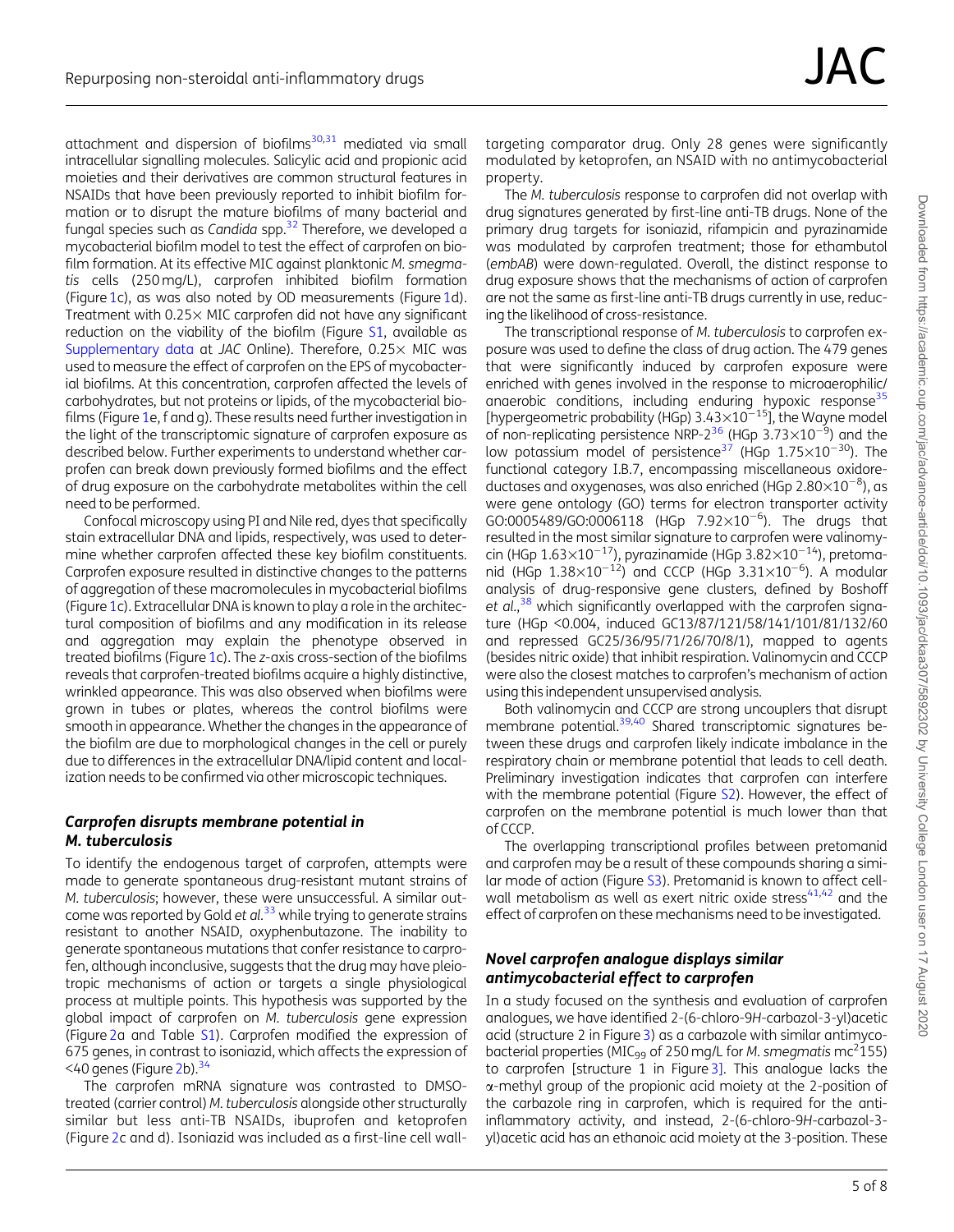<span id="page-5-0"></span>

Downloaded from https://academic.oup.com/jac/advance-artide/doi/10.1093/jac/dkaa307/5892302 by University College London user on 17 August 2020 Downloaded from https://academic.oup.com/jac/advance-article/doi/10.1093/jac/dkaa307/5892302 by University College London user on 17 August 2020

Figure 2. Transcriptional response of M. tuberculosis H37Rv to 4 h carprofen exposure (10× MIC, 400 mg/L). (a) Heatmap showing the NSAID drug signatures. Each column represents a drug treatment biological replicate and each row represents the expression profile of a gene relative to carrier control. Red colouring indicates induction and blue indicates repression. CRP, carprofen; IBP, ibuprofen; KETO, ketoprofen; INH, isoniazid; CC, carrier control. The genes identified as significantly differentially expressed in each drug comparison are marked as DEG. (b) Total number of genes that were significantly up- and down-regulated by drug exposure. (c) Hierarchical clustering of M. tuberculosis responses to drug exposure, showing similarity between replicate treatments (carprofen represented as CAR here). (d) The number of genes significantly modified by each drug exposure in comparison with carrier control. Overlap of genes induced or repressed by exposure to NSAIDs, showing minimal response to ketoprofen and discrete isoniazid signature.

structural alterations allow for a simple five-step chemical synthesis, utilising a Buchwald–Hartwig amination,  $43-45$  followed by a modified Ackermark-Knölker cyclization<sup>46</sup> as key steps in the assembly of the carbazole scaffold (Scheme [S1](https://academic.oup.com/jac/article-lookup/doi/10.1093/jac/dkaa307#supplementary-data) in 'Synthesis [Supplementary Information](https://academic.oup.com/jac/article-lookup/doi/10.1093/jac/dkaa307#supplementary-data)' in the [Supplementary data\)](https://academic.oup.com/jac/article-lookup/doi/10.1093/jac/dkaa307#supplementary-data).

The identification of a carprofen analogue with similar antimycobacterial activity and a convenient synthesis route potentiates the evaluation of a diverse range of analogues. Further studies to

explore the potential of 2-(6-chloro-9H-carbazol-3-yl)acetic acid and other carprofen analogues are currently ongoing within our research groups.

#### **Conclusions**

Carprofen was developed by Roche $47$  and is commercially available as Rimadyl. The requirement for expensive starting materials,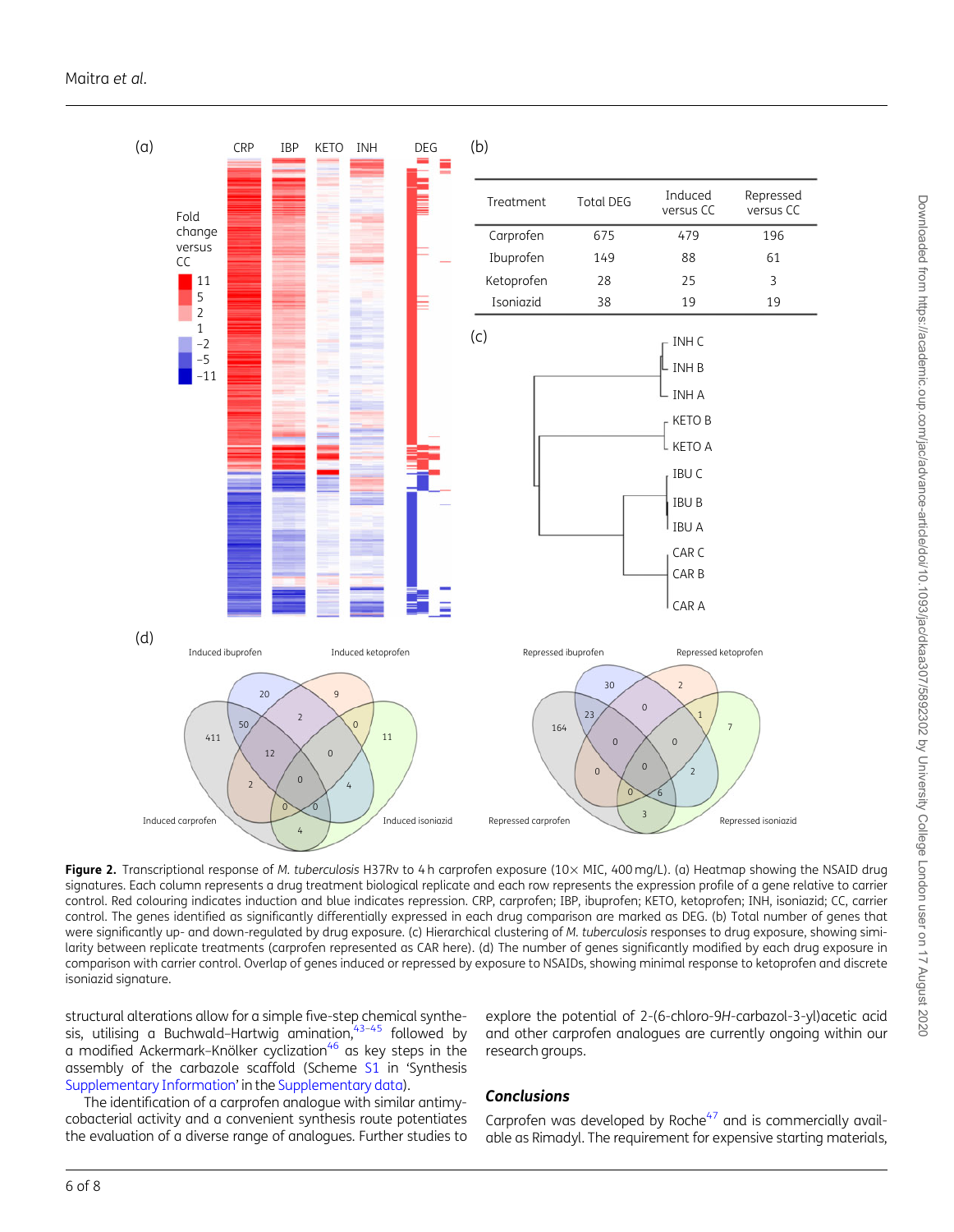<span id="page-6-0"></span>



stringent reaction conditions and the lengthy synthetic steps made the development of other NSAIDs more attractive and the use of carprofen in humans stopped shortly after its release. A patent on a simplified process to synthesize carprofen and its derivatives has been filed in recent years.<sup>48</sup> The identification of the carprofen analogue 2-(6-chloro-9H-carbazol-3-yl)acetic acid, which shows similar potency to carprofen in preliminary screening, may help to mitigate issues with the complexity of the chemical synthesis of carprofen, while retaining the desired antimycobacterial activity.

The anti-inflammatory activity of carprofen has been attributed to inhibition of phagocytosis by neutrophils.<sup>[49](#page-7-0)</sup> This property of carprofen could have far-reaching implications in the clinical treatment of TB as the primary route of pathogenesis of M. tuberculosis necessitates the initial, phagocytic uptake of bacteria by host cells.<sup>50</sup>

The pleiotropic effects of carprofen on mycobacteria and the possible likelihood of targeting membrane potential, efflux and mycobacterial biofilm formation limit the possibility for an emergence of spontaneously resistant mutants and offer alternative mechanisms of action to the current first-line anti-TB drugs. We also present a novel carprofen analogue, 2-(6-chloro-9H-carbazol-3-yl)acetic acid, with similar antimycobacterial activity to carprofen, which may be the first in a series of novel antimycobacterial carbazoles. Whilst acknowledging that our data relate to a mouse model, we believe that they warrant further exploration of the synergistic and immunomodulatory effects of this repurposed drug, with the ultimate goal of human studies.

### Acknowledgements

We thank Dr Maud Dumoux for her technical support with the confocal microscopy; Dr Kate Gould at the Bacterial Microarray Group at St George's, University of London; K. Karu (UCL Mass Spectrometry Facility); and A. E. Aliev (UCL NMR Facility) in the Department of Chemistry. We also acknowledge 700 MHz NMR equipment support by EPSRC (EP/ P020410/1).

# Funding

This work was supported by the Wellcome Trust (grant code: 108877/Z/ 15/Z), the BSAC (grant code: bsac-2019-0030) and PreDiCT-TB consortium (http://www.predict-tb.eu) funded by the Innovative Medicines Initiative Joint Undertaking (http://www.imi.europa.eu; grant agreement number: 115337), resources of which were composed of financial contribution from the European Union's Seventh Framework Programme (grant code: FP7/2007–2013) and EFPIA companies' in-kind contribution. The funders, including EFPIA, had no role in study design, data collection and analysis, decision to publish or preparation of the manuscript.

# Transparency declarations

None to declare.

#### Author contributions

S.B. conceived and designed the overall project. A.M., D.E., A.C., L.T.M., A.H., E.C. and S.J.W. performed the experiments. All authors analysed the data. S.B. and A.M. wrote the first draft. All authors contributed to the final manuscript preparations and revisions.

# Supplementary data

Table [S1](https://academic.oup.com/jac/article-lookup/doi/10.1093/jac/dkaa307#supplementary-data), Figures [S1](https://academic.oup.com/jac/article-lookup/doi/10.1093/jac/dkaa307#supplementary-data) to [S3](https://academic.oup.com/jac/article-lookup/doi/10.1093/jac/dkaa307#supplementary-data) and Synthesis [Supplementary Information](https://academic.oup.com/jac/article-lookup/doi/10.1093/jac/dkaa307#supplementary-data) are available as [Supplementary data](https://academic.oup.com/jac/article-lookup/doi/10.1093/jac/dkaa307#supplementary-data) at JAC Online

### References

[1](#page-0-0) WHO. Global tuberculosis report 2019. Geneva: WHO, 2019. [https://www.](https://www.who.int/tb/publications/global_report/en/) [who.int/tb/publications/global\\_report/en/.](https://www.who.int/tb/publications/global_report/en/)

[2](#page-0-0) da Silva PEA, Palomino JC. Molecular basis and mechanisms of drug resistance in Mycobacterium tuberculosis: classical and new drugs. J Antimicrob Chemother 2011; 66: 1417–30.

3 Maitra A, Bates S, Kolvekar T et al. Repurposing a ray of hope in tackling extensively drug resistance in tuberculosis. Int J Infect Dis 2015; 32: 50-5.

[4](#page-1-0) Maitra A, Bates S, Shaik M et al. Repurposing drugs for treatment of tuberculosis: a role for non-steroidal anti-inflammatory drugs. Br Med Bull 2016; 118: 138–48.

5 Zumla A, Nahid P, Cole ST. Advances in the development of new tuberculosis drugs and treatment regimens. Nat Rev Drug Discov 2013; 12: 388–404.

6 Palomino JC, Martin A. Is repositioning of drugs a viable alternative in the treatment of tuberculosis? J Antimicrob Chemother 2013; 68: 275–83.

7 Ashburn TT, Thor KB. Drug repositioning: identifying and developing new uses for existing drugs. Nat Rev Drug Discov 2004; 3: 673-83.

[8](#page-0-0) Vilaplana C, Marzo E, Tapia G et al. Ibuprofen therapy resulted in significantly decreased tissue bacillary loads and increased survival in a new murine experimental model of active tuberculosis. J Infect Dis 2013; 208: 199–202.

[9](#page-0-0) Kroesen VM, Rodríquez-Martínez P, García E et al. A beneficial effect of lowdose aspirin in a murine model of active tuberculosis. Front Immunol 2018; 9: 798.

[10](#page-1-0) Byrne ST, Denkin SM, Zhang Y. Aspirin and ibuprofen enhance pyrazinamide treatment of murine tuberculosis. J Antimicrob Chemother 2007; 59: 313–6.

[11](#page-1-0) Dutta NK, Mazumdar K, Dastidar SG et al. Activity of diclofenac used alone and in combination with streptomycin against Mycobacterium tuberculosis in mice.Int J Antimicrob Agents 2007; 30: 336–40.

[12](#page-1-0) Battah B, Chemi G, Butini S et al. A repurposing approach for uncovering the anti-tubercular activity of FDA-approved drugs with potential multitargeting profiles. Molecules 2019; 24: 4373.

[13](#page-1-0) Mortensen R, Clemmensen HS, Woodworth JS et al. Cyclooxygenase inhibitors impair CD4 T cell immunity and exacerbate Mycobacterium tuberculosis infection in aerosol-challenged mice. Commun Biol 2019; 2: 228.

[14](#page-1-0) Naftalin CM, Verma R, Gurumurthy M et al. Adjunctive use of celecoxib with anti-tuberculosis drugs: evaluation in a whole-blood bactericidal activity model. Sci Rep 2018; 8: 13491.

[15](#page-1-0) Guzman JD, Evangelopoulos D, Gupta A et al. Antitubercular specific activity of ibuprofen and the other 2-arylpropanoic acids using the HT-SPOTi whole-cell phenotypic assay. BMJ Open 2013; 3: e002672.